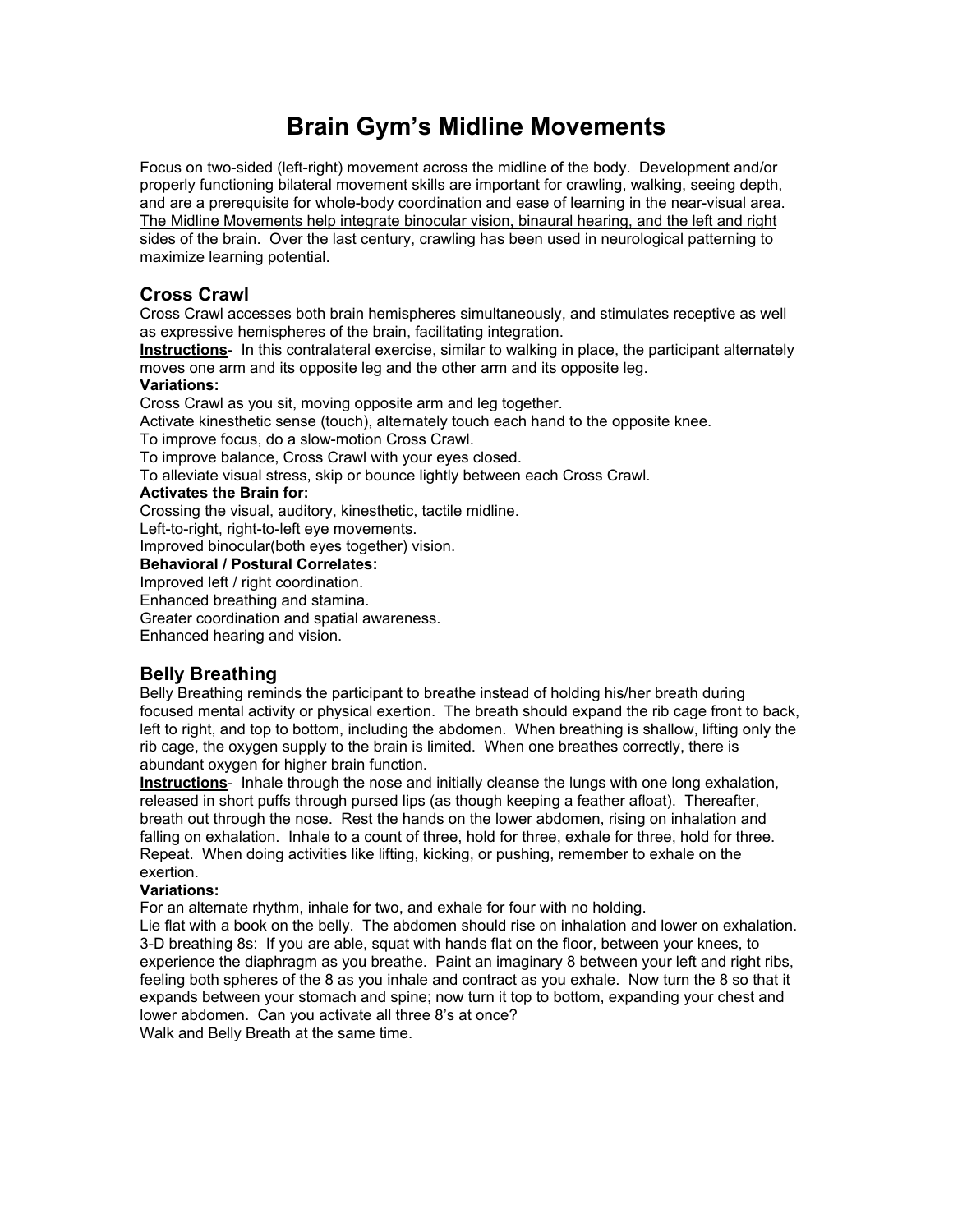**Activates the Brain for:** Ability to cross the midline. Centering and grounding. Relaxation of the central nervous system. Cranial rhythms. **Behavioral / Postural Correlates:** Improved reflection and expression A heightened energy level. Diaphragmatic breathing.

An improved attention span.

# **Brain Gym's Energy Exercises**

Energy Exercises help to re-establish neural connections between body and brain, thus facilitating the flow of electromagnetic energy throughout the body. These activities support electrical and chemical changes that occur during all mental and physical events. Left-toright/right-to-left, head-to-foot/foot-to-head, and back-to-front/front-to-back circuitries establish and support our sense of directionality, of sidedness, of centeredness, and of focus, as well as our awareness of where we are in space and in relation to objects in our environment. The human body is one of the most complex of all electrical systems. All visual, auditory, or kinesthetic input (in fact, all sensory information) is changed into electrical signals and relayed to the brain along nerve fibers. The brain then sends out electrical signals along other nerve fibers to tell the visual, auditory, and muscular systems how to respond. These currents travel at speeds of up to 248 miles per hour – faster than the fastest electric trains in use! In the same way that electrical circuits in a house can become overloaded, neurological and physiological signals can become jammed and switch off, blocking the normal flow of brain-body communication. Both Western and Eastern medical authorities recognize the need to keep the electromagnetic circuits of the body (described as meridians in the Chinese system of acupuncture) flowing freely.

During periods of increased stress, as adrenalin levels rise, a lowering of electrical potential across the nerve membrane occurs, preparing the body of fight or flee. In this state, the body reacts in order to survive, focusing electrical energy away from the neocortex and to the sympathetic nervous system. Energy Exercises stimulate parasympathetic function and decrease the release of adrenalin. By increasing the electrical threshold across the nerve membrane, thought and action are again coordinated.

Additionally, the semicircular canals of the inner ear are stimulated by electrical activity that occurs during movement. These canals, in turn, activate the brainstem's reticular formation, which screens distracting from relevant information and creates wakefulness, facilitating focus and attention in the rational centers of the brain. When the semicircular canals have been damaged or if they are not adequately stimulated by movement, a person may have difficulty concentrating. Energy Exercises provide a balanced stimulus to the semicircular canals, thus activating and focusing the higher brain centers for fine motor skills and new learning.

## **BRAIN BUTTONS**

The Brain Buttons (soft tissue under the collar bone to the left and right of the breastbone) are massaged deeply with one hand while holding the navel with the other hand.

**Instructions**-The participant stimulates these points for twenty to thirty seconds, or until any tenderness is released. The Brain Buttons may be tender at first; over a few days to a week, the tenderness subsides. Then, even holding the points will activate them. **Variations:**

The participant may change hands to activate both brain hemispheres.

Rather than holding the navel, massage the points to the left and right of it.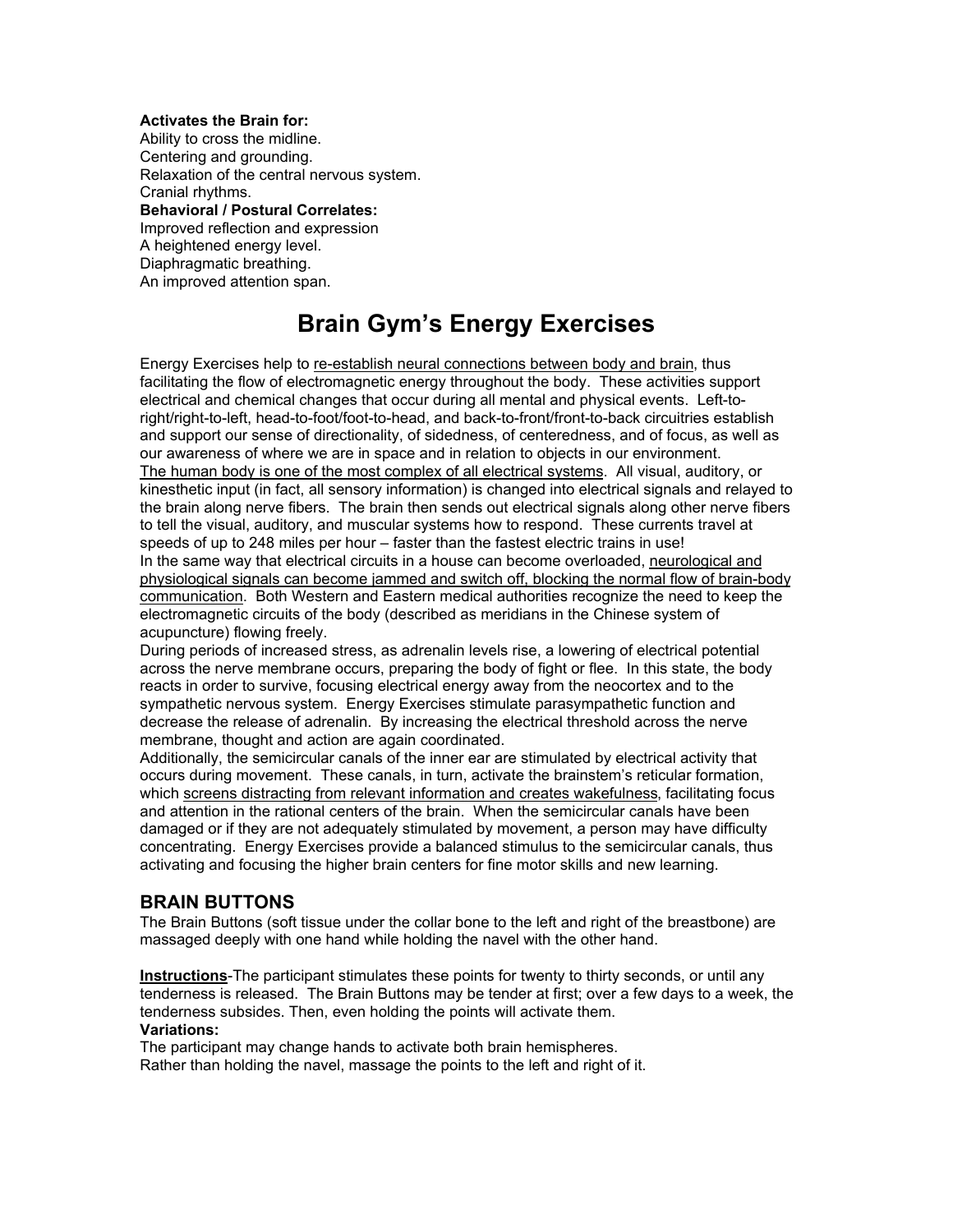## **Activates the Brain for**:

Sending messages from the right brain hemisphere to the left side of the body, and vice versa. Receiving increased oxygen.

Stimulation of the carotid artery for increased blood supply to the brain.

An increased flow of electromagnetic energy.

## **Behavioral / Postural Correlates:**

Left-right body balance (hips not torqued, head not tilted).

An enhanced energy level.

Improved eye-teaming skills (may alleviate visual stress, squinting, or staring).

Greater relaxation of neck and shoulder muscles.

# **BALANCE BUTTONS**

The Balance Buttons provide a quick balance for all three dimensions: left/right, top/bottom, and back/front. Restoring balance to the occiput and the inner-ear area helps to normalize the whole body. The participant holds the Balance Buttons, located just above the indentation where the skull rests over the neck (about one and one-half to two inches to each side of the back midline) and just behind the mastoid area.

**Instructions**- The participant holds Balance Buttons while holding the navel with the other hand for about thirty seconds, then changes hands to hold the other Balance Button. The chin is tucked in; the head is level. Use two or more fingers to assure that the point is covered. Some people may experience a pulsation when the point is stimulated or held.

## **Variations:**

Do the activity while standing, sitting, or lying down.

Stimulate the points by massage before holding them.

Press you head gently back into your fingers while holding the points, releasing neck tension or headache.

#### **Activates the Brain for:**

Alertness and focus by stimulating the semicircular canals and reticular system Decision-making, concentrating, and associative thinking Changing visual focus from point to point Increased proprioception for balance and equilibrium Relaxed jaw and cranial movement

## **Behavioral / Postural Correlates:**

A sense of well being

An open and receptive attitude Eyes, ears, and head more level on shoulders Relaxation of an over-focused posture or attitude Improved reflexes, including Cross Crawl ability

# **POSITIVE POINTS**

The participant lightly touches the point above each eye with the fingertips of each hand. The points are on the frontal eminences, halfway between the hairline and the eyebrows. **Instructions**- The participant thinks of something he would like to remember, such as the spelling of a word, or concentrates on a potentially stress-producing situation, such as a test, interview, etc... The participant closes his eyes and allows himself to experience the image, or to experience the associated tension and then its release.

## **Variations:**

Positive Points may be used in conjunction with creative visualizations, such as imagining a pleasant scene, or creative thinking, such as imagining alternative outcomes to an event or story. Positive Points may be gently massaged to relieve visual stress.

## **Activate the Brain for:**

Accessing the frontal lobe to balance stress around specific memories, situations, people, places, and skills

Relaxing the reflex to act without thinking when under stress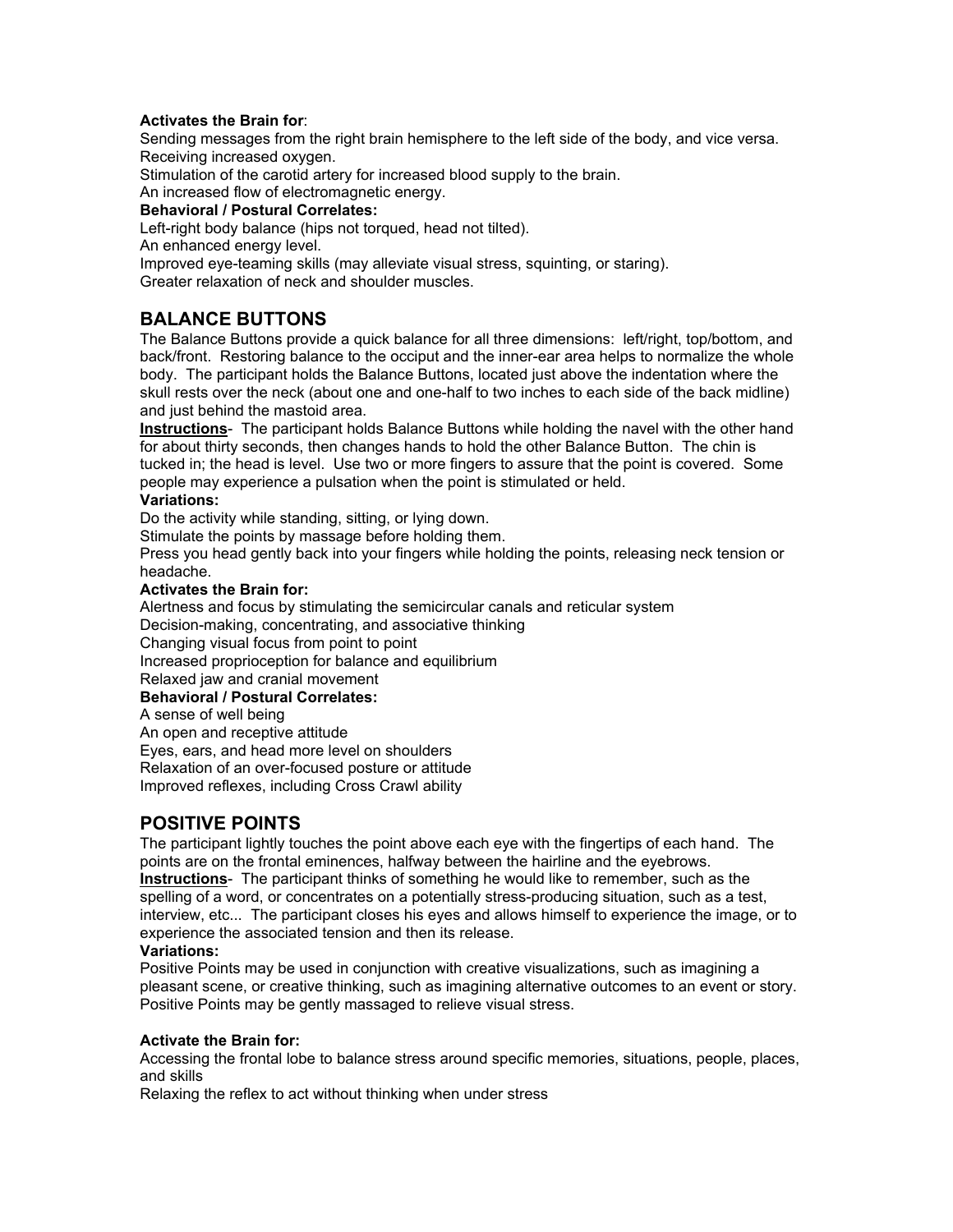**Behavior / Postural Correlates:** Organizational abilities Study skills Test performance

# **Brain Gym's Lengthening Activities**

Lengthening Activities help the participant to develop and reinforce those neural pathways that enable them to make connections between what they already know in the back of the brain and the ability to express and process that information in the front of the brain.

One physiologic reflex to danger is to contract the muscles. This reflex has served over the centuries to protect people from real threats to their lives. It affects posture by shortening the tendons in the back of the body, from head to heels, thus confounding vestibular balance and the sense of spatial relationships. This contraction response, "tendon-guard reflex", can become a habit. What is perceived to constitute danger, thus activating the reflex, depends on patterned responses from infancy, and varies for different individuals. The frontal portion of the brain, especially the frontal lobe, is involved in comprehension, motor control, and rational behaviors necessary for participation in social situations. The Lengthening Activities have been found to relax those muscles and tendons that tighten and shorten by brainstem reflex when we are in unfamiliar learning situations. This resets proprioceptors, the "brain cells in the muscles" that give us information about where we are in space, enabling us to have better access to the whole brain-body system.

Each activity re-educates the body to make lasting changes in posture, restoring muscles to their natural length. Language used to facilitate these movements should describe "reaching, lengthening, expanding," or "opening," rather than "stretching" or "trying," which suggest efforting beyond natural capacity.

## **Arm Activation**

Arm Activation is an isometric self-help activity which lengthens the muscles of the chest and shoulders. Muscular control for both gross-motor and fine-motor activities originates in this area. If these muscles are shortened from tension, activities related to writing and control of tools are inhibited.

**Instructions**- Compare the two arms in terms of length, relaxation, and flexibility. Hold one arm next to your ear, and grasp that arm below the elbow with the opposite hand. The opposite arm should be positioned behind the head. Exhale gently through pursed lips, while activating muscles by pushing the arm against the other hand in four directions (front, back, in, and away). The participant should feel the arm activation all the way down to the ribcage. Exhale on activation, releasing the breath over eight or more counts. Upon completion of the movement, roll or shake shoulders, noticing the relaxation, and repeat movement on the opposite side.

## **Variations:**

Take more than one complete breath in each position of activation.

While activating, reach up further to open diaphragm.

This can be done while sitting, standing or lying down.

## **Activates the Brain for:**

Expressive speech and language ability.

Relaxed use of the diaphragm and increased respiration.

Eye-hand coordination and the manipulation of tools.

## **Behavioral / Postural Correlates:**

Increased attention span for written work.

Improved focus and concentration without overfocus.

Improved breathing and a relaxed attitude.

Enhanced ability to express ideas, and Increased energy in hands and fingers.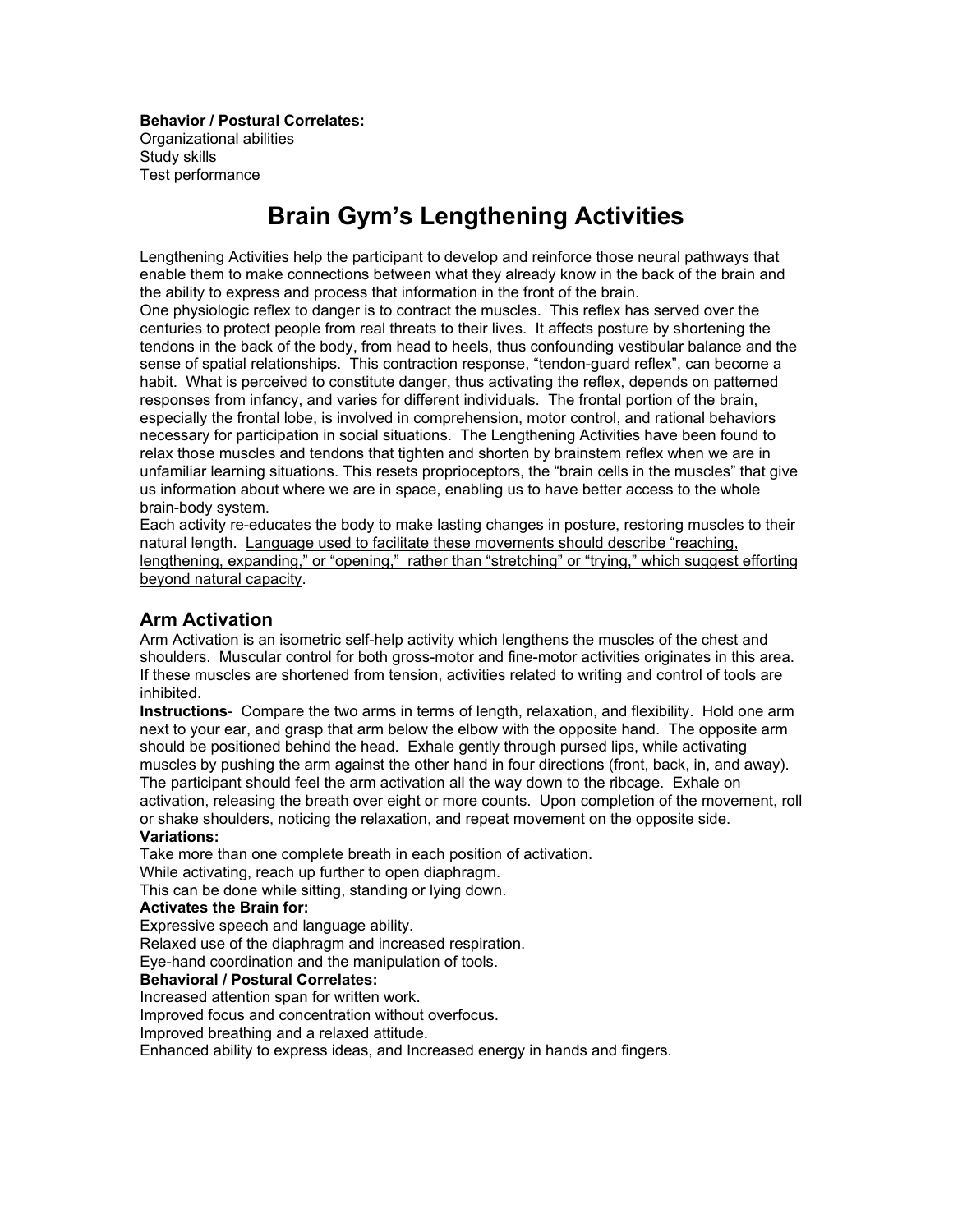# **The Footflex**

The Footflex is a movement re-education process to restore the natural length of the tendons in the feet and lower legs. The tendons shorten to protect the individual from perceived danger, a response caused by the brain reflex to withdraw or to hold back (the tendon-guard reflex). By keeping the calf tendons in the lengthened position while simultaneously activating the foot, the reflex to hold back is relaxed.

**Instructions**- Sitting with one ankle resting on the opposite knee, place your fingertips at the beginning and end of calf muscle area. Search for tight spots at the beginning and end of these bands, and gently hold them apart until they "soften and melt." While holding these spots apart, slowly and methodically point and flex foot, extending it farther up and down as this gets easier. Repeat movement on opposite side.

## **Activates the Brain for:**

Back brain-Front brain integration

Expressive speech and language skills.

**Behavioral / Postural Correlates**

Improved social behavior

Improved attention span.

Increased ability to communicate and respond.

Knees no longer locked.

# **The Calf Pump**

The Calf Pump, like the Footflex, is a movement re-education process to restore the natural length of the tendons in the feet and lower legs. At times of perceived danger, these tendons shorten to prepare for the act of running. By pressing down the heel and lengthening the tendon in the calf, one discharges this fear reflex, and the muscles can return to a normal tonus. The Calf Pump was developed to bring a person's awareness to the calf area, where the instinct to "hold back" originates. People often become more active participants and are able to access language abilities as soon as the brain reflex to hold back is released.

**Instructions**- Stand and support yourself with hands on a wall or on the back of a chair. Place one leg behind yourself and lean forward, and bend the knee of the forward leg. The straight leg and the back should be in the same plane (straight line). In the initial position, the heel at the back is off of the floor and the weight is on the forward leg. In the second position, weight is shifted to the back leg as the heel is pressed to the floor. Exhale while pressing the heel down and hold for a count of ten, and release with inhalation. Repeat three times on each side.

## **Activates the Brain for:**

Back brain-Front brain integration Expressive speech and language skills.

**Behavioral / Postural Correlates**

Improved social behavior

Improved attention span.

Increased ability to communicate and respond.

Knees no longer locked.

# **The Gravity Glider**

The Gravity Glider is a movement re-education process to restore the integrity of the hamstrings, hips and pelvic area. The movement uses balance and gravity to release tension in the hips and pelvis, allowing the participant to discover comfortable standing and sitting postures.

**Instructions**- Sit comfortably on a chair, crossing one leg over the other at the ankles, and keeping knees relaxed. Bend forward and reach out in front of you, letting your arms glide down as you exhale(allowing gravity to take over) and up as you inhale. Reaching forward from the rib cage allows the legs and the back muscles to lengthen and relax. Repeat three times and then change legs.